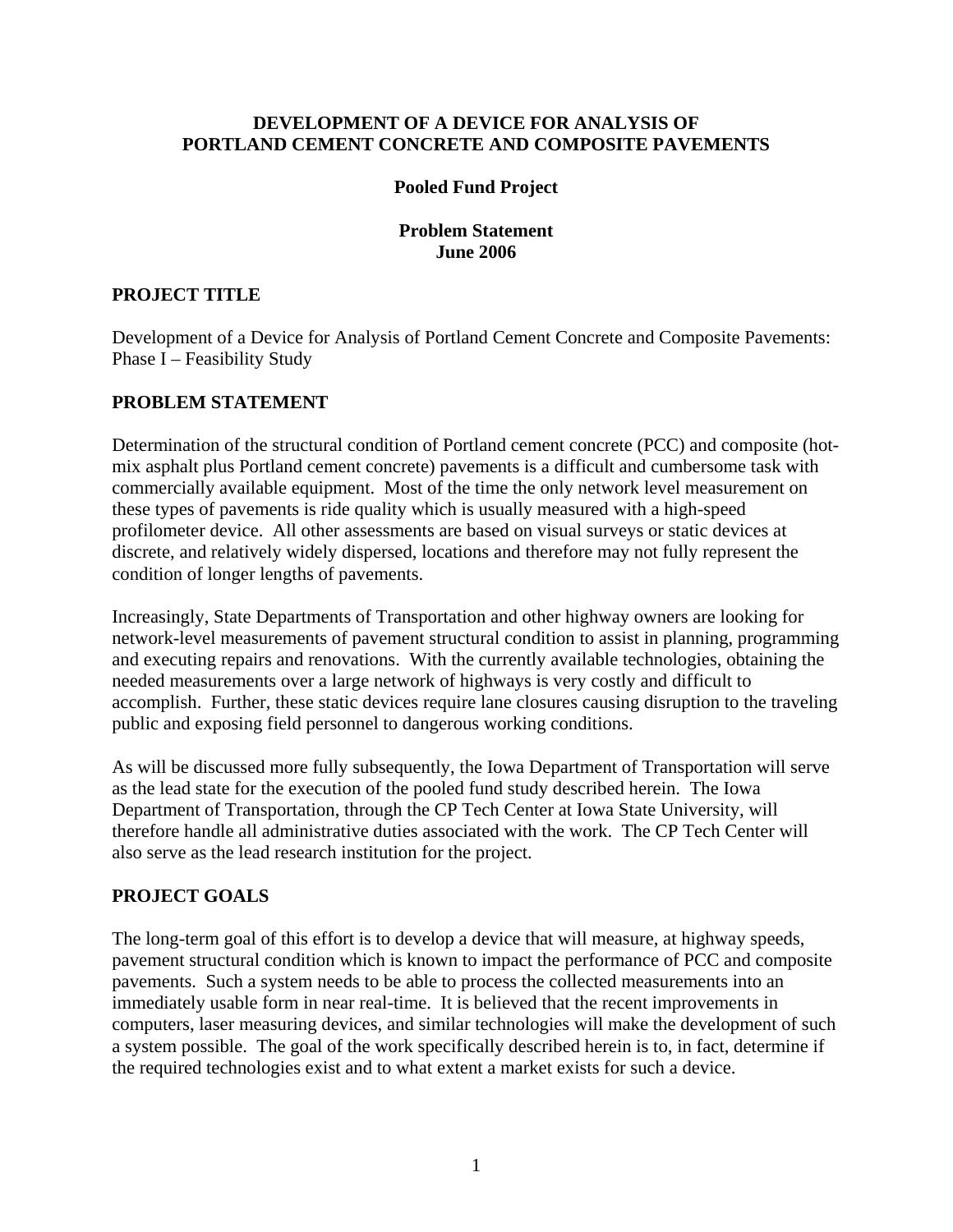## **BACKGROUND**

Analysis of pavement distress and structural condition is a key component of all pavement management systems and provides a method to schedule rehabilitation and maintenance activities to minimize life-cycle costs for these facilities. In the analysis of existing PCC or composite pavements, the properties normally associated with structural condition include load transfer, cracking, and faulting. The current state-of-the-practice consists of obtaining cracking information by visual observation or using electronic image recognition methods. Visual observation is the most common method but it requires significant training to ensure consistency and accuracy and often subjects observers to traffic hazards. Electronic image recognition is a relatively new technology but has significant limitations. Measuring load transfer across joints is normally done using a Falling Weight Deflectometer (FWD) by loading one side of joint and reading deflection measurements from one or more sensors on each side. The method works but it is slow, requires lane closures, and exposes the FWD operators to traffic hazards. Faulting is usually measured using manual devices operated within the traffic lane – again, exposing those making the measurements to traffic hazards. In all cases, these state-of-the-practice methods require lane closures and may create traffic delays.

At the network level, it is difficult to secure enough data about structural condition to be statistically significant. Pavement conditions change frequently due to irregularities in geology, materials used, and construction techniques. As a result, management systems frequently conduct analyses with insufficient structural information or without consideration of the structural conditions of the existing pavements.

# **RESEARCH PLAN (PROJECT DESCRIPTION)**

The proposed research project will investigate the feasibility and practicality of developing a device for measuring the structural condition of PCC and composite pavements. There are two tasks in this project:

I. Technical Feasibility Study

A detailed study will be conducted to determine the feasibility of developing a device to detect and measure, at highway speeds, pavement structural condition which is known to impact the performance of PCC and composite pavements. This task will identify typical failure mechanisms for both rigid and composite pavements, the metrics that identify those or pending failure mechanisms, current methods used to quantify pavement damage and the quality and precision of those methods, and available technology that could immediately be used or could be adapted to measure these critical pavement distresses on a network level. The study will first identify all nondestructive and high speed technologies capable of measuring the metrics associated with structural condition. Identified technologies will be evaluated based upon their likely success. One or more technologies for each metric will be further evaluated and a conceptual system design and alternatives will be developed. For the developed system any known problems and issues (e.g., patents) will be identified. In addition, a preliminary cost estimate and anticipated timeframe required to develop and build such a prototype will be made. Technologies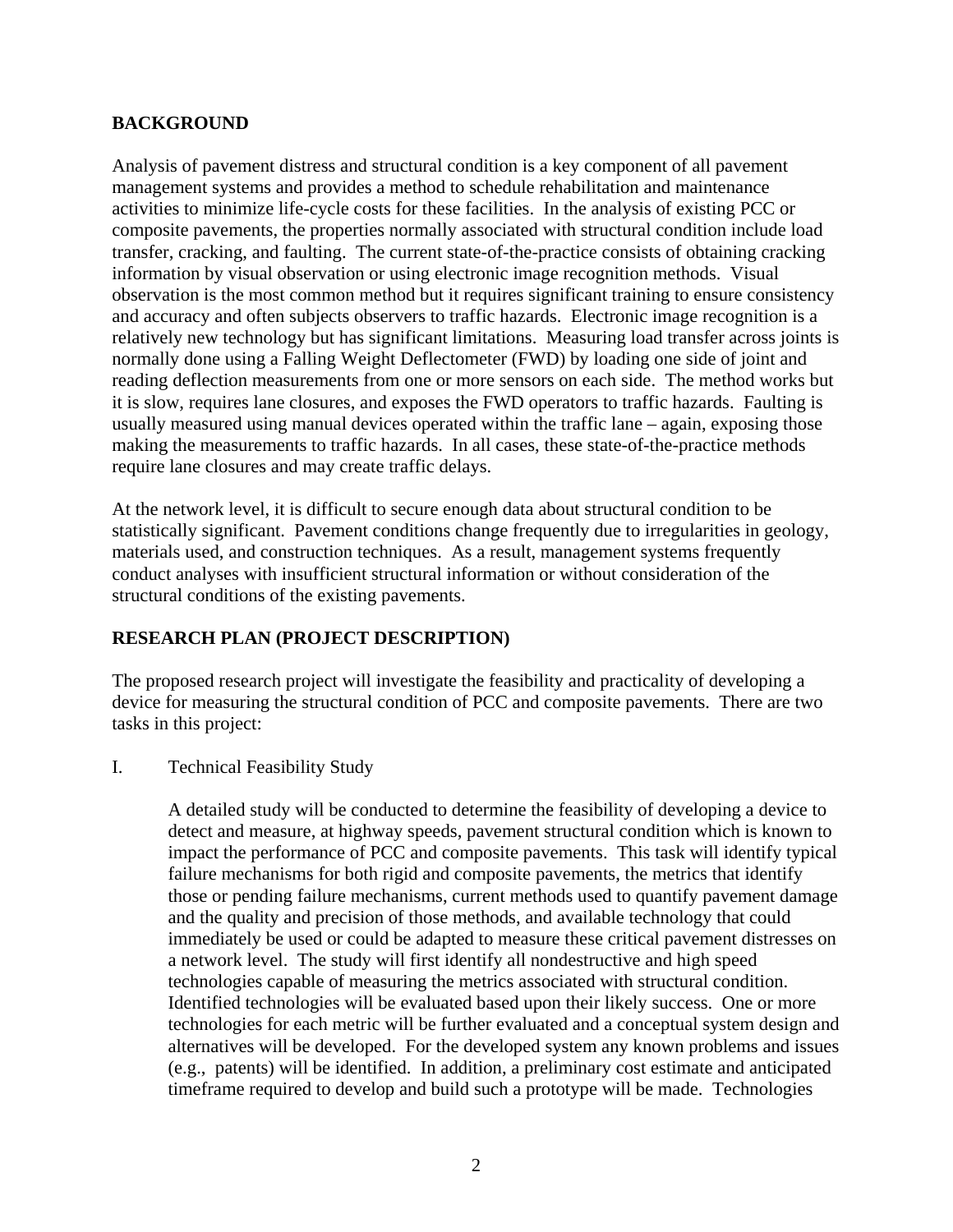analyzed in this task will be evaluated on their ability to produce measurements of similar quality and precision as the stationary devices and manual methods currently in use.

To accomplish this task, the following subtasks will be completed:

## Task IA – Technical Advisory Committee meeting

A Technical Advisory Committee (TAC) will be formed as described subsequently. The TAC will be initially charged with defining the following:

- 1. Current descriptions of the structural integrity of PCC and composite pavements as well as failure mechanisms for PCC and composite pavements.
- 2. The metrics that identify the structural integrity and failure mechanisms.
- 3. Current state-of-the-practice, including:
	- a. Precision.
	- b. Accuracy.
- 4. Other information that, if available, would be useful for network level pavement management.

### Task IB – Survey of available technologies

A global search for currently available technologies that could either be immediately used or easily adapted will be conducted. This search will include a review of technical papers and commercial literature related to the metrics identified during task IA.

### Task IC – Review of available technologies

The identified technologies will be reviewed for their apparent ability to meet the project requirements in terms of precision, accuracy, and speed of metric measurement. The most promising technologies will be identified for further technical evaluation.

### Task ID – Detailed technology review

The most promising technologies identified in Task IC will be further reviewed. It is anticipated that this review will include a fundamental evaluation of the technology methodology and, when possible, demonstrations may be conducted.

### Task IE – Conceptual system design

Based upon the results of Tasks IA through ID a conceptual system will be developed. Where possible, alternatives will be identified and costs and associated implementation timelines will be estimated.

### II. Utilization Study

This task will examine the usefulness of the proposed device, compare existing devices, and determine whether a market exists for it. A market study will be conducted to determine the probability that this kind of data collection device, if developed, would be useful and desirable within the highway community. Such a market study will most likely be conducted via a survey of State departments of Transportation and other interested entities. As it is known that people often do not realize the full value of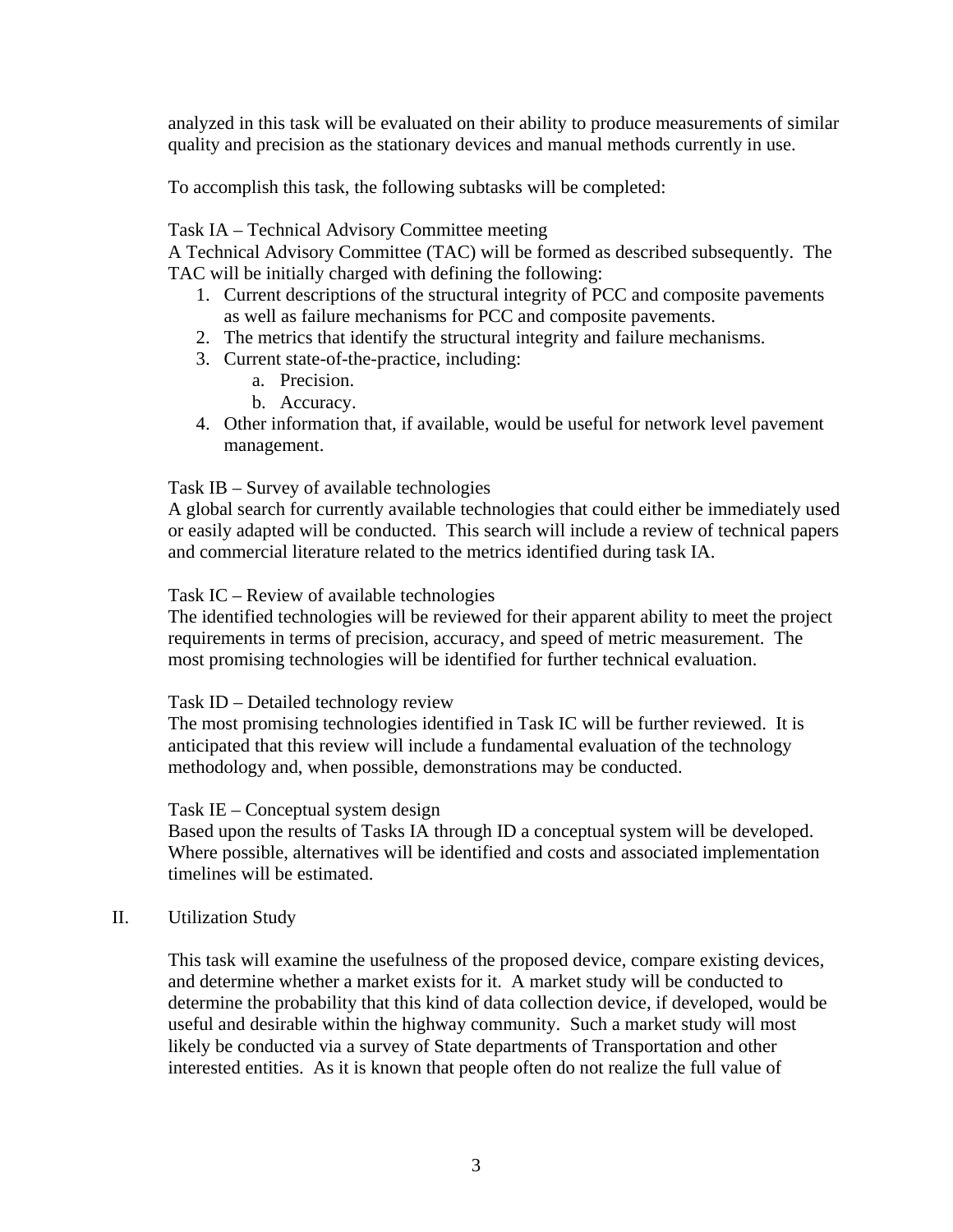something that does not yet exist, the research team will "pre-test" the survey and be cognizant of that potential.

# **TECHNICAL ADVISORY COMMITTEE**

A TAC will be formed from entities participating in the project. The TAC will help formulate specific work plans and will provide guidance and oversight regarding the execution of the research. In addition, the TAC will be asked to participate formally in the process by aiding the research team in identifying typical PCC and composite pavement deterioration modes and to define the current state-of-the-practice. As such, the TAC will consist of State DOT representatives and other researchers who have studied pavement failure modes.

It is anticipated at this time that the first TAC meeting will be held on September 6, 2006, in order to facilitate expeditious execution of the research plan. Travel expenses for State DOT representatives will be covered by each State's financial participation in the project. For details, please contact Tom Cackler, CP Tech Director, 515-294-3230, tcackler@iastate.edu.

# **FUTURE WORK**

It is anticipated that there will be subsequent phases of work following the one describe herein. Although it is difficult to anticipate exactly what additional work will be needed (will be determined based upon the results of this work), it is anticipated that future work will include: laboratory testing of measurement technologies, construction of a prototype system, field evaluation of the prototype, and development of an implementation plan.

# **RESEARCH FACILITIES**

This project will be conducted through the National Concrete Pavement Technology Center (CP Tech Center). The Center was founded in 2000 as the Center for Portland Cement Concrete Pavement Technology (PCC Center) through the support of the Iowa Department of Transportation and the Iowa Concrete Paving Association. In 2005, the center evolved into the National Concrete Pavement Technology Center with the support of the American Concrete Pavement Association. The CP Tech Center works with partners to improve pavement design, mix and materials, construction, and maintenance to produce durable, cost-effective concrete pavements.

The CP Tech Center's main offices are located at the Center for Transportation Research and Education in the Iowa State University Research Park, roughly three miles from both the ISU campus and the Iowa DOT's headquarters in Ames, Iowa. The facility offers the following features:

- Videoconference classroom
- Large conference room accommodating 15–25 people
- Smaller conference room
- State-of-the-art computing hardware and software, including desktop publishing capabilities and a T1 connection to the university's communications backbone
- Transportation technology transfer library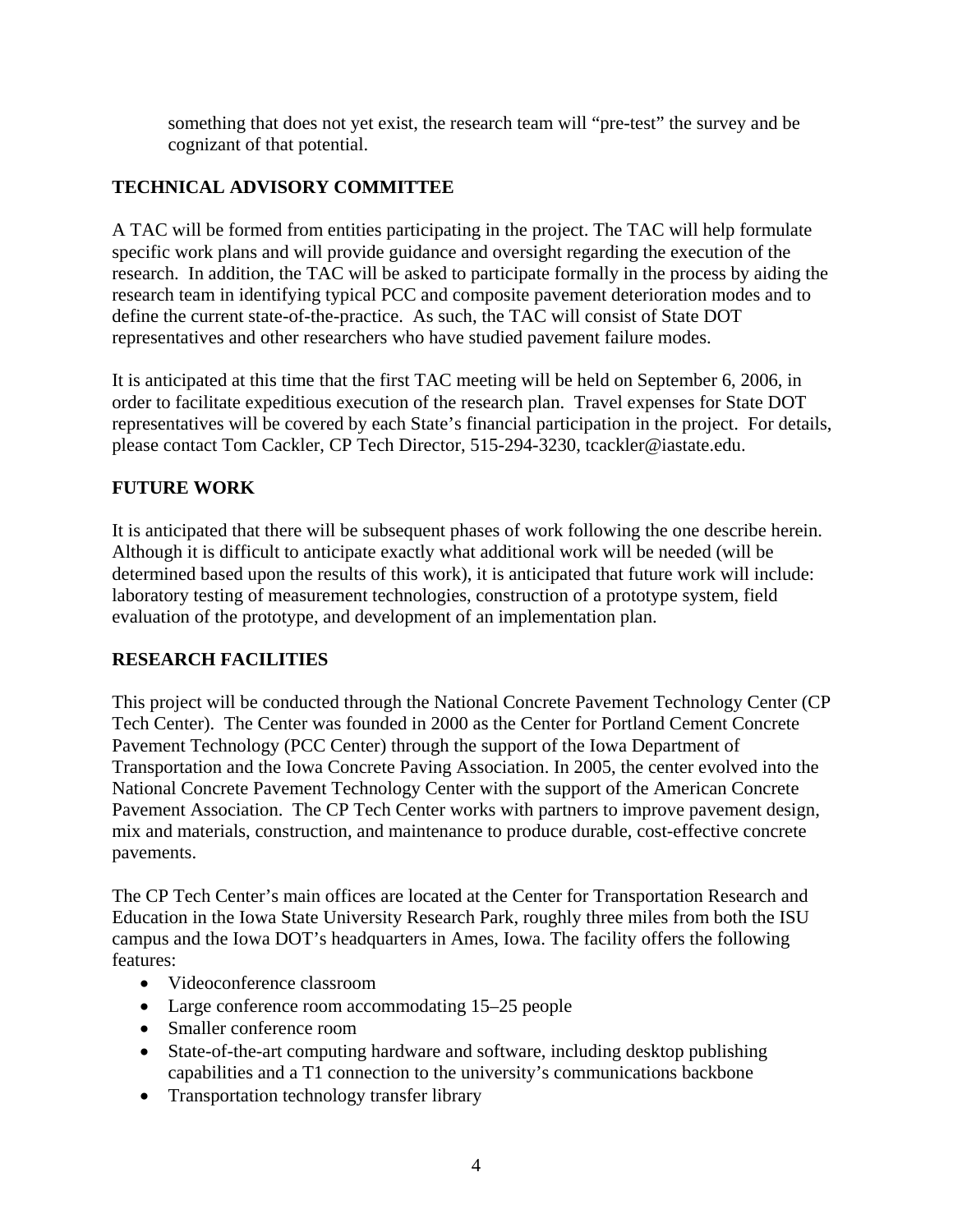• Office space for visiting and affiliate faculty

Laboratory facilities for research are available in the PCC Pavement and Materials Research Laboratory on the Iowa State University, collocated with the Department of Civil, Construction and Environmental Engineering in Town Engineering Building. The 2,500 square-foot lab is fully equipped with state-of-the-art laboratory equipment. The lab helps researchers discover practical solutions to the challenges faced by the concrete paving community and provides students with opportunities for hands-on research experience. In addition, the Center has a 44 foot-long trailer that has been custom built and fully outfitted with equipment capable of performing a comprehensive suite of tests for concrete pavement applications on a remote project site.

# **ESTIMATED PROJECT DURATION**

The total project is expected to take 12 months to complete.

# **BUDGET AND SPONSORSHIP**

# **Proposed Project Funding**

The total project budget is estimated at \$80,000 to \$100,000. A partnership for funding this research is proposed between state DOTs and the FHWA. With additional participation it is anticipated that a further and more in depth search for and evaluation of technologies could be made.

# **Sponsorship Goals**

| <b>Total Budget</b>                              | \$80,000 to \$100,000 |
|--------------------------------------------------|-----------------------|
| Federal Highway Administration                   | \$75,000              |
| State DOT(s) (1 to 5 $\omega$ \$5,000 per state) | \$5,000 to \$25,000   |

# **Summary of Requirements for Project Sponsors**

- Financial support
- TAC participation
- State DOTs are also asked to work with principal investigators and provide pavements for testing in subsequent work.

# **DELIVERABLES**

The following products will be submitted as indicated:

- 1. Electronic quarterly reports following lead state guidelines.
- 2. Quarterly reports to be published via the pooled fund website.
- 3. Final report and tech brief that document the results of the entire study.